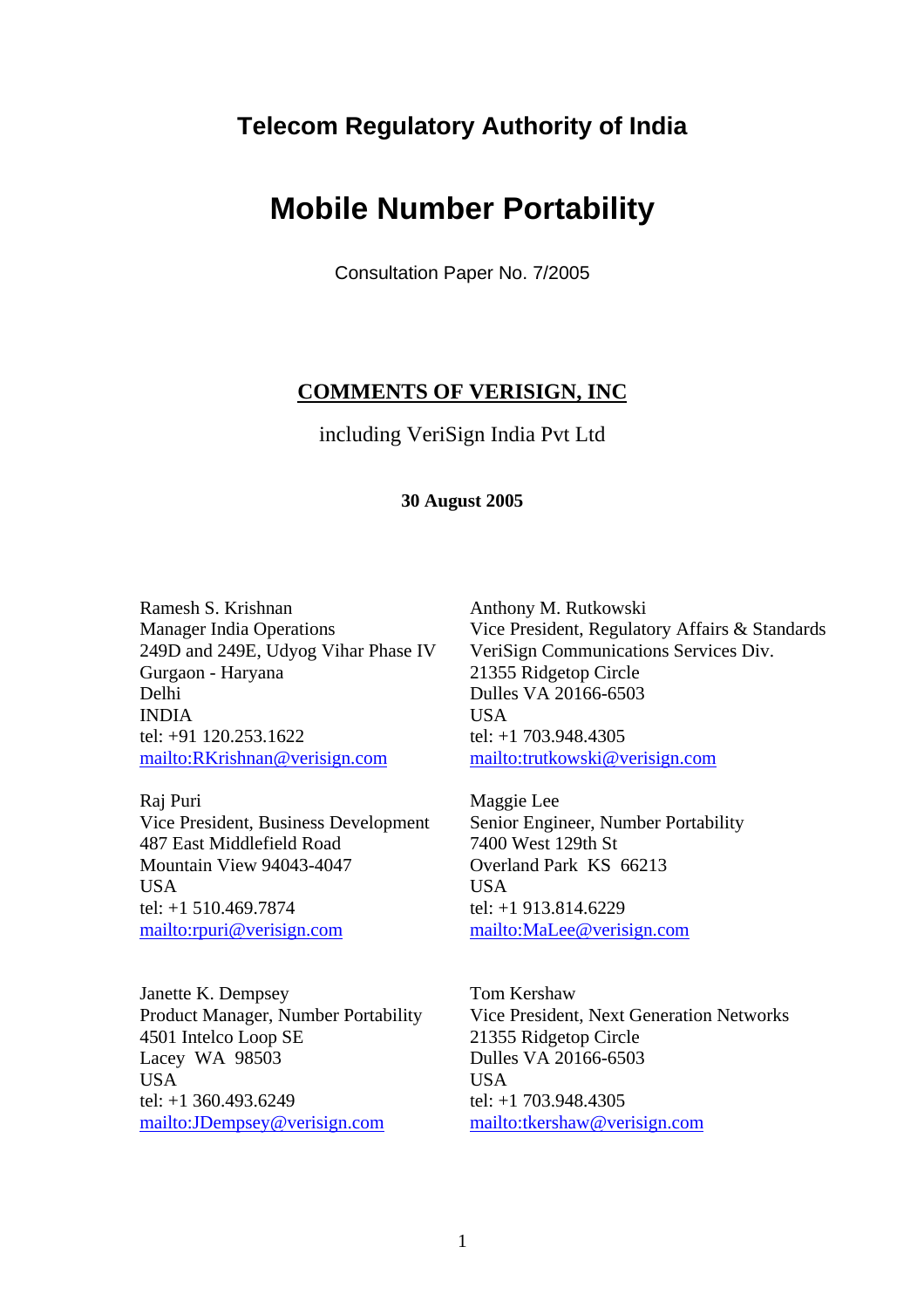# **1. Introduction**

 $\overline{a}$ 

These comments are responsive to Telecom Regulatory Authority of India's Mobile Number Portability Consultation Paper No. 7/2005 of July 22, 2005.<sup>1</sup>

For more than a decade, VeriSign has provided an array of large-scale, ultrahigh availability, trusted intelligent infrastructures that enables signalling, security, identity management, directory, financial transaction, and fraud management capabilities for just about any kind of network based business and consumer services – whether it be traditional voice telephony Intelligent Network based services, VoIP, Internet, World Wide Web, Internet access, multimedia, next generation, or commerce. In this connection, VeriSign has pioneered the development of the largest independent SS7 Intelligent Network infrastructure in North America – supporting hundreds of telecom, wireless, and cable operators with an outsource solution to signalling, including number portability services. VeriSign has pioneered number portability and Next Generation Network service solutions for its carrier customers, and participates actively in key related government, industry, and standards forums in many countries and regions worldwide, including the International Telecommunication Union, the Internet Engineering Task Force (IETF) and the European Telecommunications Standards Institute (ETSI).

In the USA, VeriSign experts participate in industry groups including ongoing representation in the North American Numbering Council (NANC), Local Number Portability Working Group (LNPA-WG), Cellular Telecommunications Industry Association (CTIA), the Alliance for Telecommunications Industry Solutions (ATIS), among many others. Through this participation, VeriSign influences requirements

<sup>1</sup> *See* Telecom Regulatory Authority of India, *Consultation Paper on Mobile Number Portability*, New Delhi: July 22, 2005, Consultation Paper No. 7/2005 (hereinafter referred to as "*MNP Consultation*").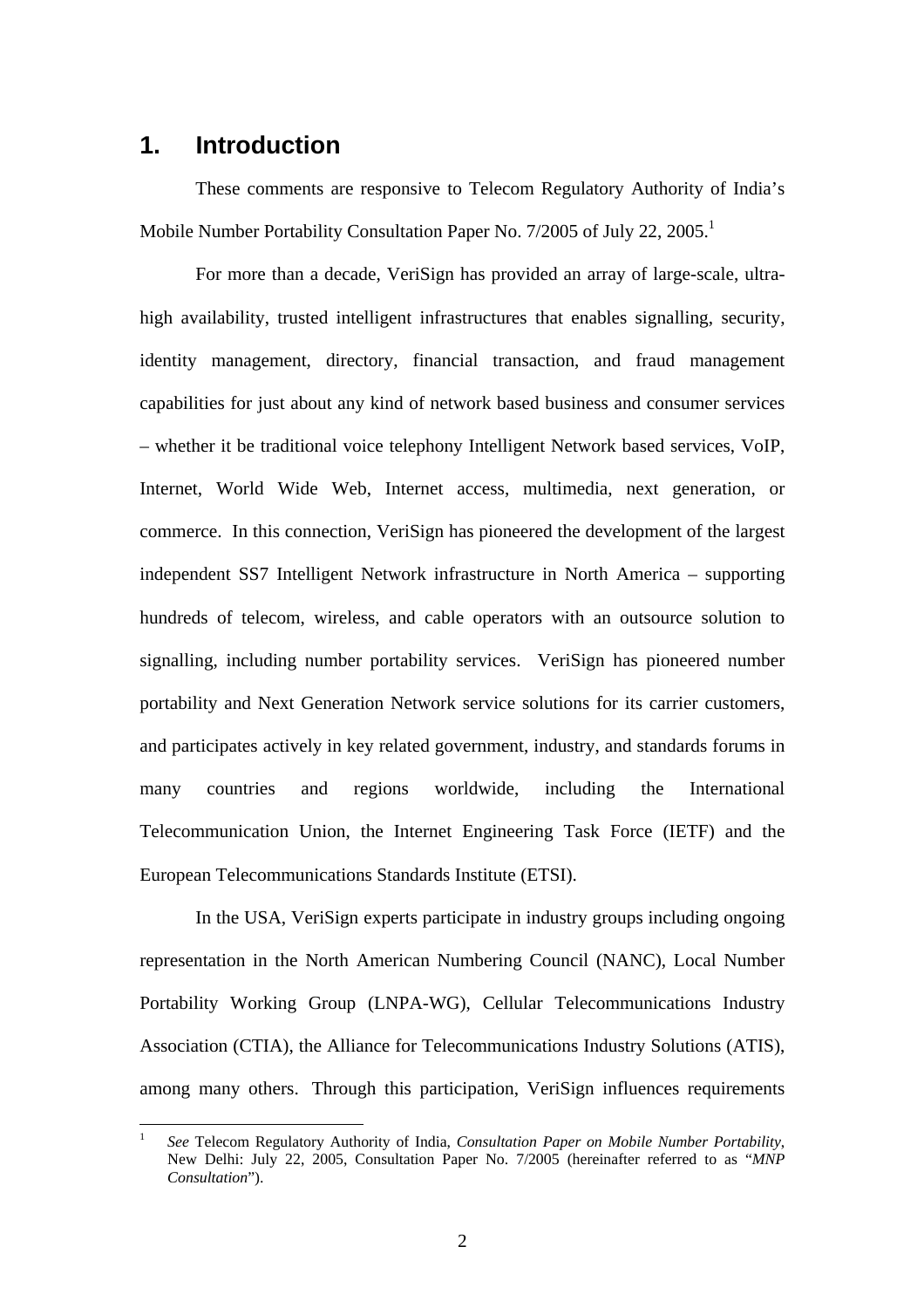and provides expert industry leadership in number portability. VeriSign's continued contributions to the industry have been recognized with many prestigious awards and recognitions including:

- o 2005 Frost and Sullivan Telecommunications Service Provider Company of the Year Award
- o 2004 Frost & Sullivan Award for Market Leadership
- o 2004 Award of Excellence and Best of Show VeriSign Number Portability SOA On-Line Help recognized by the Society for Technical Communication

VeriSign's full suite of legacy or Next Generation number portability services delivers essential network and database capabilities to route calls to ported numbers, route text messages, and manage porting operations with *ease*, *speed*, *accuracy*, and *security*.

VeriSign operates through various divisions that have offices and staff in India and worldwide. This includes notably the VeriSign India Pvt Ltd development centre in Bangalore. The India Development Centre (IDC) undertakes end-to-end product engineering, design, development, testing and software lifecycle management for products and services running over IP-based and legacy telecommunication networks. The IDC specializes on products and services which are ultra reliable, available, scalable and secure provided to key clients in India including many of the largest banks and international airlines. The IDC has also partnered with several network operators in India.

# **2. General Comments**

The consultative paper is impressive in its scope of treatment of Mobile Number Portability developments, as well as its foresight and innovation in moving forward at this time to create a "collective thinking process about number portability."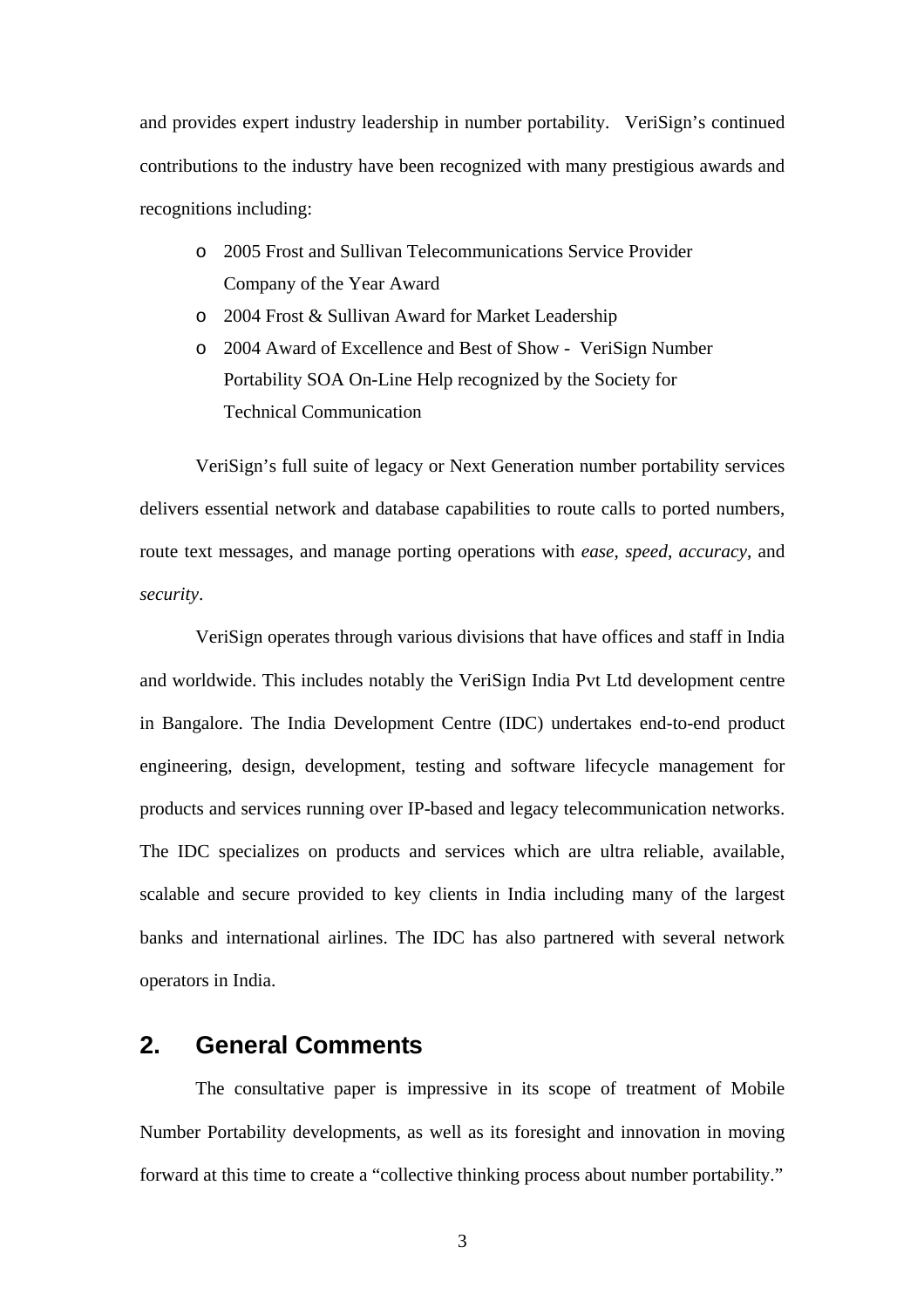This initiative seems especially timely in light of the significant efforts worldwide in developing frameworks and capabilities to support Next Generation Networks.<sup>2</sup> India has a highly advantageous opportunity at this point in time to skip the costs of building a legacy number portability infrastructure, and instead implement a Next Generation Network (NGN) portability architecture that provides backward compatibility with legacy telecom systems. See Figure 1, below.



**Figure 1. Integrated Next Generation and Legacy Number Portability Architecture** 

Critical NGN portability platforms are typically built on highly reliable, ultra high availability, distributed DNS infrastructure, combined with XML based IRIS directory services, and an EPP OA&M front end, with SS7 gateways. Because such distributed Next Generation systems use open standards and generic hardware platforms, they are potentially much lower in cost to implement and operate, more reliable and flexible, and - if properly architected and implemented - are capable of

 $\frac{1}{2}$  *See, e.g.*, Number Portability, VeriSign, *Proposed Modifications to NGN Release 1 Scope Document*, ITU-T Focus Group on Next Generation Networks, FGNGN-ID-01012, Geneva, 24 August 2005 at p. 3.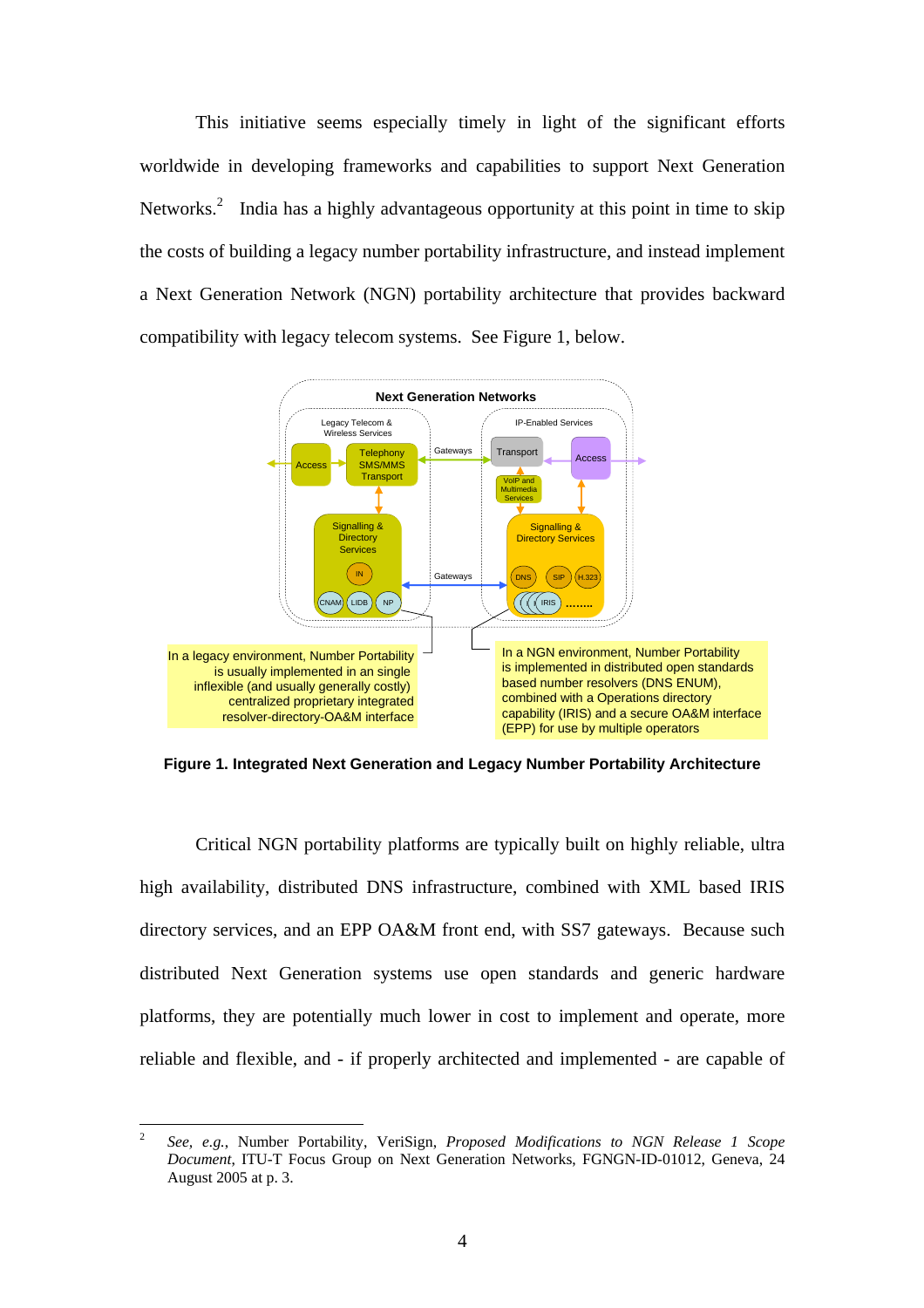allowing for multiple competing providers of number portability services. India can use all the most recent approved ITU-T and IETF open standards and security technologies for accomplishing this. See Figure 2, below.



**Figure 2. NGN-Legacy Number Portability Architecture Details** 

Each of these implementations – consisting of a NGN number resolver, operations directory, OA&M interface and legacy gateways - can be distributed in a tree architecture that mirrors the National Numbering Plan. The extent of caching for each individual number or block of numbers can be set independently. Such an implementation would also allow India to easily use its E.164 numbers for VoIP, multimedia messaging, or other innovative new NGN services as it makes they become deployed as part of the public infrastructure.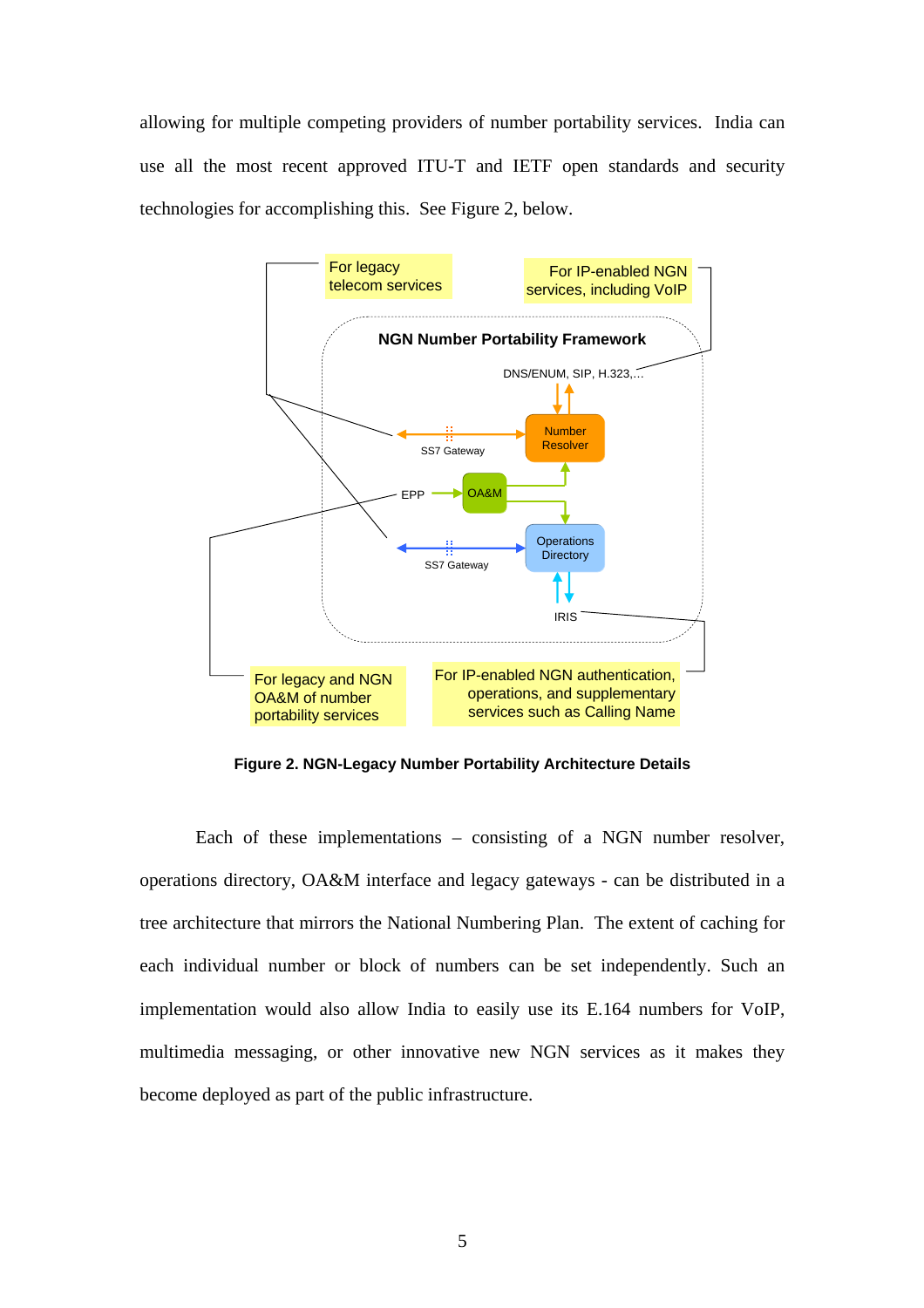In a recently released assessment of alternative solutions for UK number

portability the Office of Communications policy statement, the following conclusion

was drawn after review of all comments:

*Ofcom concludes that migration to Next Generation Networks (NGNs) is a timely opportunity to revisit the implementation of number portability and that the options for next generation number portability should be considered now, whilst NGNs are being planned. Ofcom will set out, in its next NGN consultation, an expectation that NGNs will enable a more robust approach to number portability (as part of the more general issue of resolving telephone numbers to IP addresses), which will address the current concerns regarding a single point of failure. Ofcom will be working with Industry to ensure that this is achieved in practice.3*

# **3. Discussion Points**

# *Question 1. What is the anticipated impact of number portability on customer satisfaction and increased competition between services and operators?*

The entire portability process should be developed in such a way as to minimize customer service interruptions and ensure that customer receives the overall best service from both entities involved in the port. The process should also be fully transparent for customers. For example, a subscriber wishing to port away from a carrier should be advised of any early termination charges, loss of existing capabilities including emergency services for any length of time during or after the port process but should not be impacted by the technology chosen to implement portability.

The introduction of portability not only will increase competition, but also force operators to improve service. Marginal carriers - fearing the loss of subscribers – often improve their networks, customer relations, service offerings, and calling plans to retain current customers as well as to gain new customers.

 *3 See An Assessment of alternative solutions for UK number portability Policy Statement,* **Ofcom**, *21 June 2005*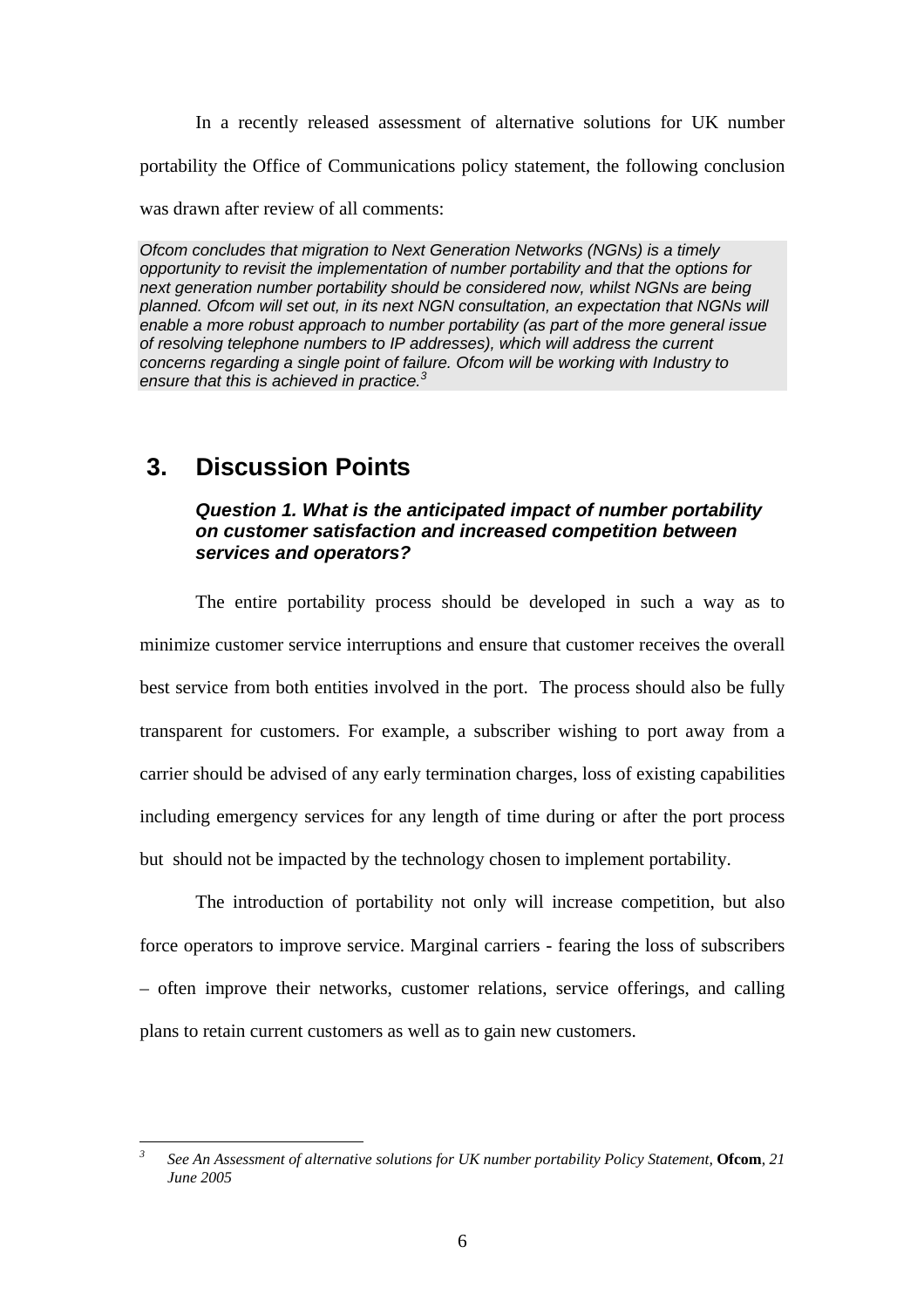# *Question 2. The following technical options have been discussed in the consultation paper. Please indicate your preference with reasons:*

#### *a. All-Call-Query*

If a purely legacy number portability infrastructure is pursued, a centralized

database is the most desirable alternative. A more appropriate choice today is a

distributed Next Generation alternative such as described in Sec. 2 above. The same

basic conclusion was also reached and restated in the **Ofcom** assessment evaluation:

The assessment, looking over a ten year period, showed that the costs of CDB solutions in the context of currently deployed circuit-switched network technology were likely to exceed the benefits. The most viable of the options covered by the assessment, a solution called All Call Query ("ACQ") where all calls are queried against a porting database and routed directly to the network serving the subscriber, was shown to carry a net cost of £200.6 million using core assumptions. Ofcom also highlighted that migration to Next Generation Networks ("NGNs") over a five to ten year time frame offered opportunities to migrate to a new solution to number portability. But investment now in legacy circuit-switched infrastructure risked assets becoming obsolete in only a few vears time. $4$ 

#### *b. Query-On-Release*

In legacy implementations, the QoR method requires the donor switch (network) to be part of the call at least initially. The originating switch routes the call to the donor switch who internally verifies the dialed number has been ported and returns a release back to the originating switch. The originating switch then must perform a dip to determine the new serving network. This method ties up the donor switch facilities, circuits for a short period of time but uses additional resources nonethe-less and it adds a small (1.3 second) but potentially significant delay in routing calls to ported numbers versus calls to non-ported numbers.

# *c. Onward Routing (Call Forwarding)*

As most switches currently have the call forwarding capabilities, this approach would be a relatively inexpensive means of routing and a rather simple way to

 $\overline{a}$ 

*<sup>4</sup> See Ofcom, 21 June 2005*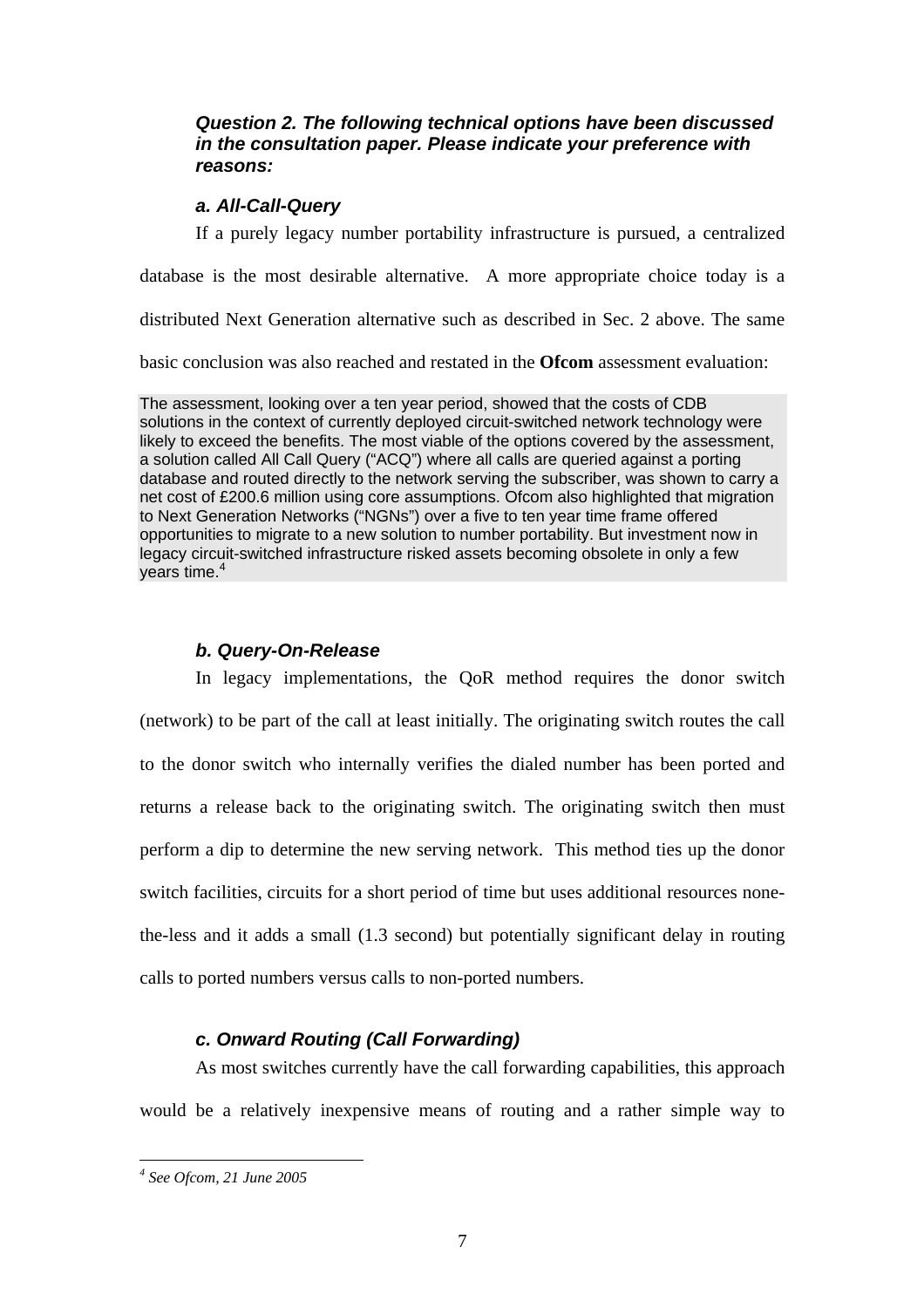implement. However, because this solution is not Intelligent Network based, the calls are routed relatively inefficiently over the network driving up call conveyance costs, inefficient use of transmission facilities as well as injecting additional time delays into the call. In this model the donor network remains in the call path for the duration of the call. This method however may be more efficient and cost effective where porting is not as extensive or in rural areas.

For those solutions that will require any new routing numbers, this presents an additional burden of creating, maintaining and distributing that information to all operators or at the least a possible re-issuance of the National Numbering Plan. Where that data is stored and who maintains that on a national level is an example of a function that can be managed by a 3rd party, independent clearing house.

#### *d. Call-Drop-Back*

As with the Query on Release method, Call-Drop-Back also adds a small (1.3 second) but potentially significant delay in routing calls to ported numbers versus calls to non-ported numbers. Including an additional element within the call path is not the most efficient use of signalling, transmission or switching resources. It also adds another point of possible failure and entity that would need to be identified if any troubleshooting was required. This method requires the donor switch to accommodate the correct recipient network information in the release back to the originator.

#### *e. Any other solution*

VeriSign suggests substantial consideration be given to implementing a NGN number portability infrastructure as described in Sec. 2 of our comments, above.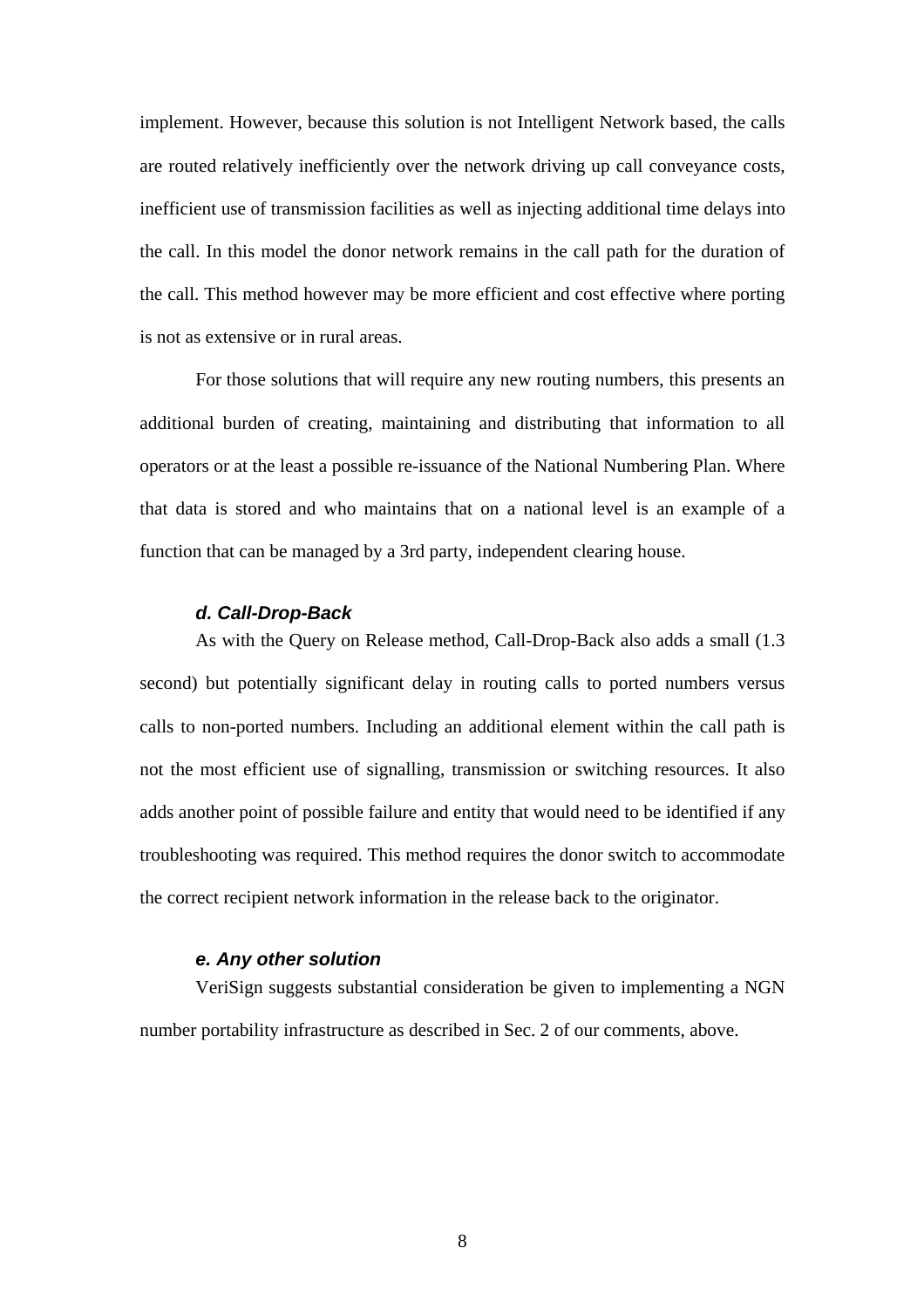*Question 3. In the past, some countries have followed the approach of implementation of a short-term solution, with parallel planning for a long-term solution. Several other countries have opted directly for a long-term solution. The issues associated with either approach are discussed in this paper. Please give your opinion, with reasons, on the path India should adopt.* 

As noted in our Comments Sec. 2, above, significant consideration should be given to a Next Generation infrastructure – certainly within any long-term timeframe. Such a solution would be substantially less costly, more flexible, and more robust than any other alternative.

Among the query options for legacy capabilities, it may be worth while exploring a short-term method such as OR initially while there are low porting volumes and progressing to the ACQ as more numbers are ported. However, the expense of changing methods mid-stream should be carefully examined as it will cause additional monetary burdens to some carriers. For instance using OR at the start will require operators to purchase their own internal databases for some period of time. When and if ACQ, with a centralized database, is initiated that operator owned database becomes obsolete and loss of capital and depreciation of equipment must be considered. Not only will the operator have a piece of equipment that may be unusable but he will then have to contribute to the centralized database. Moving from the OR to the ACQ with centralized database should also be examined for signalling changes, trunking upgrades or switch realignments which could prove costly.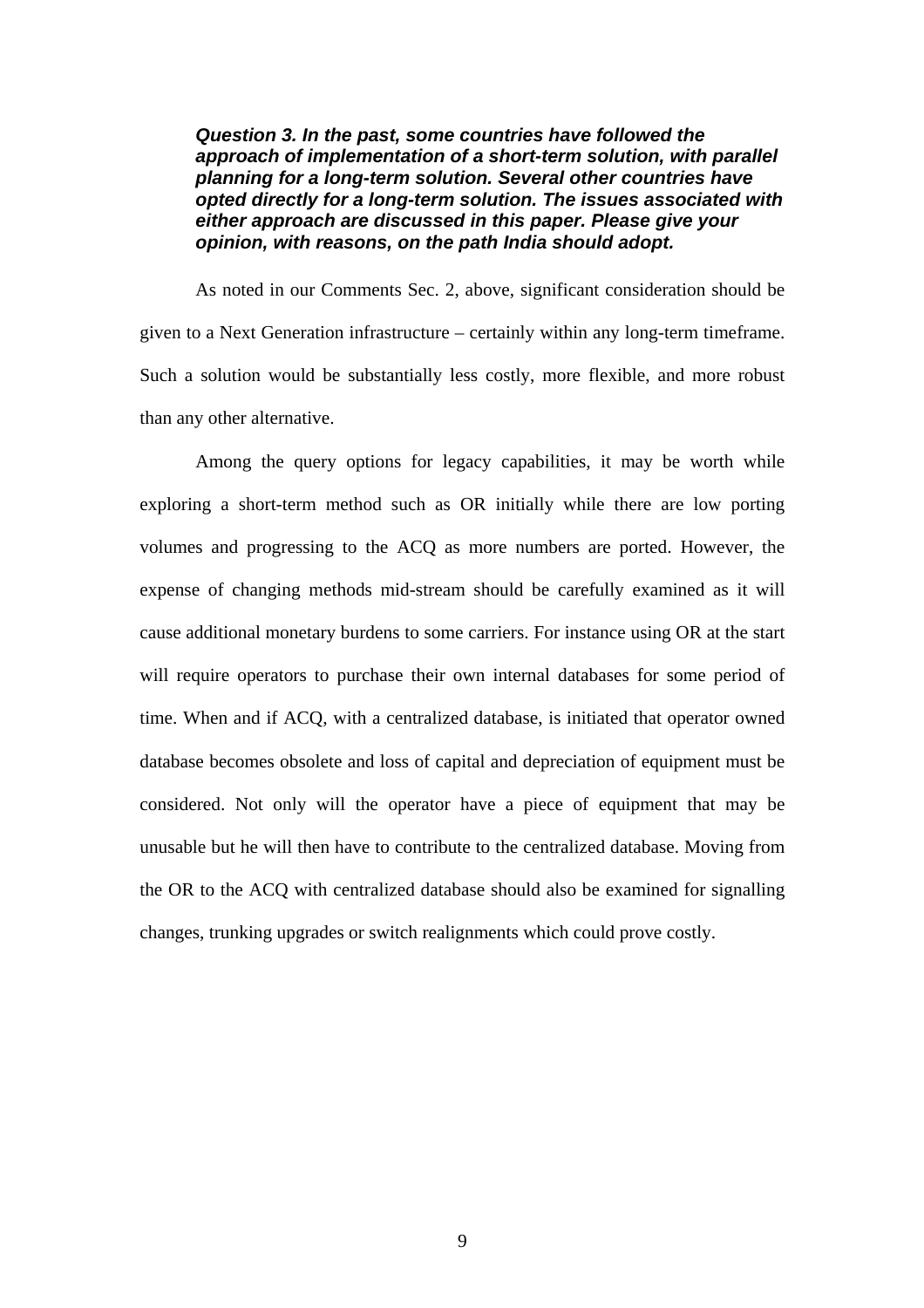*Question 4. In case of a centralized database approach, who should be responsible for the setup, ownership, administration, and management of such a database? Should the administration and operation of a centralized database be assigned to a third party duly licensed by the licensor as another service provider (OSP) on the lines of a clearing-house, or should some other approach be adopted?* 

As noted in our Comments Sec. 2, above, substantial consideration should be

given to a Next Generation infrastructure – which can be distributed or centralized to the extent desired by public policy and competitive considerations.

If a legacy approach is pursued, a centralized database seems the only

reasonable choice based on multiple factors.

- o A limited or reduced number of protocol or interfaces making communication between carriers simpler, not only for set-up and testing but ongoing maintenance
- o Industry wide timeframes for data exchange and trouble shooting can be deployed through this method
- o Ubiquitous methods of exchange, validation points, timing and data synchronization
- o Centralized data gathering and reporting system
- o Eliminates the need for cumbersome troubleshooting methods across operators
- o If a particular carrier wanted to deploy an internal database with his customer numbers it could be feed from this centralized database over some common interface

In a legacy approach, the methods and procedures for updating the database and the shared costs to a centralized database must be established at the outset, and

include:

- o Operating and maintaining the required hardware and software
- o Managing any regulatory or industry standards and requirements
- o Performing and manage upgrade release testing on-going
- o Providing 24/7 Data Center monitoring and troubleshooting support
- o Maintain a complete LAB test environment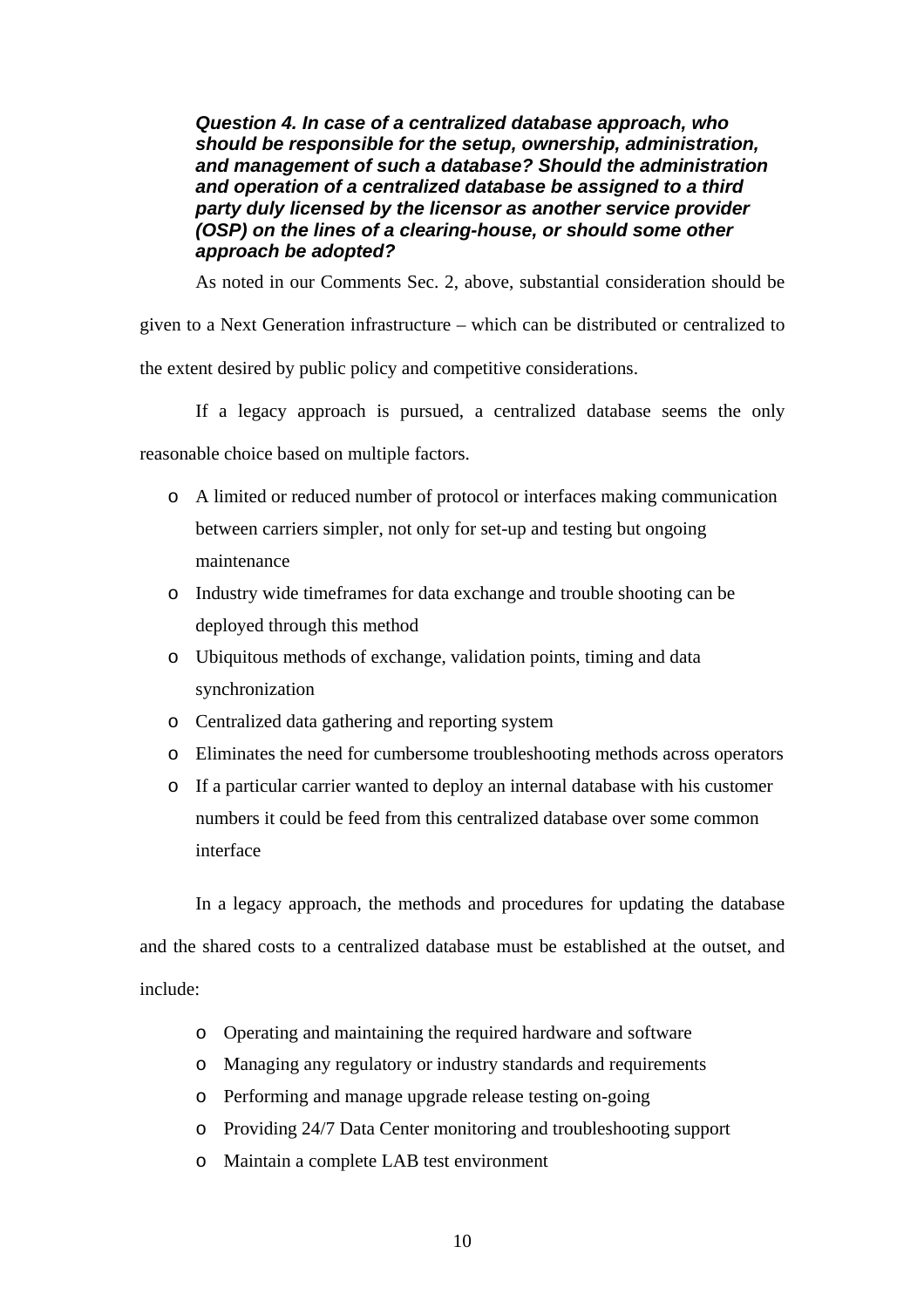The manager of the centralized database must monitor all connections, platforms, and systems on a 24 x 7 basis from a national Network Surveillance Control Centre (NSCC) and/or Data Centre Operations Centre. These organizations should be a fully staffed network monitoring and surveillance centres located in geographically separate locations.

Solutions that would include each individual carrier creating and maintaining internal databases would result in several different iterations of the same thing most likely all with different interface specifications and very little standardization. In the long run is not cost effective particularly as carriers and nations move to next generation networks and the advanced services that the future holds for consumers and operators.

# *Question 5. How should the database updates between different operators be synchronized? Where could the central database be located?*

As noted in our Comments Sec. 2, above, substantial consideration should be given to a Next Generation infrastructure – which as a DNS/IRIS based infrastructure is self-synchronized. Authoritative server platforms would support the various zones within the National Numbering Plan.

In a pure legacy implementation, a redundant centralize database would be used. In any implementation, a disaster recovery model should be required – that considered the potential for natural disasters and effected multiple locations and operations that are easily assessable by several routes for personnel and facilities.

Applications and communication associations monitoring is critical to the service and all communications paths, applications and hardware should be redundant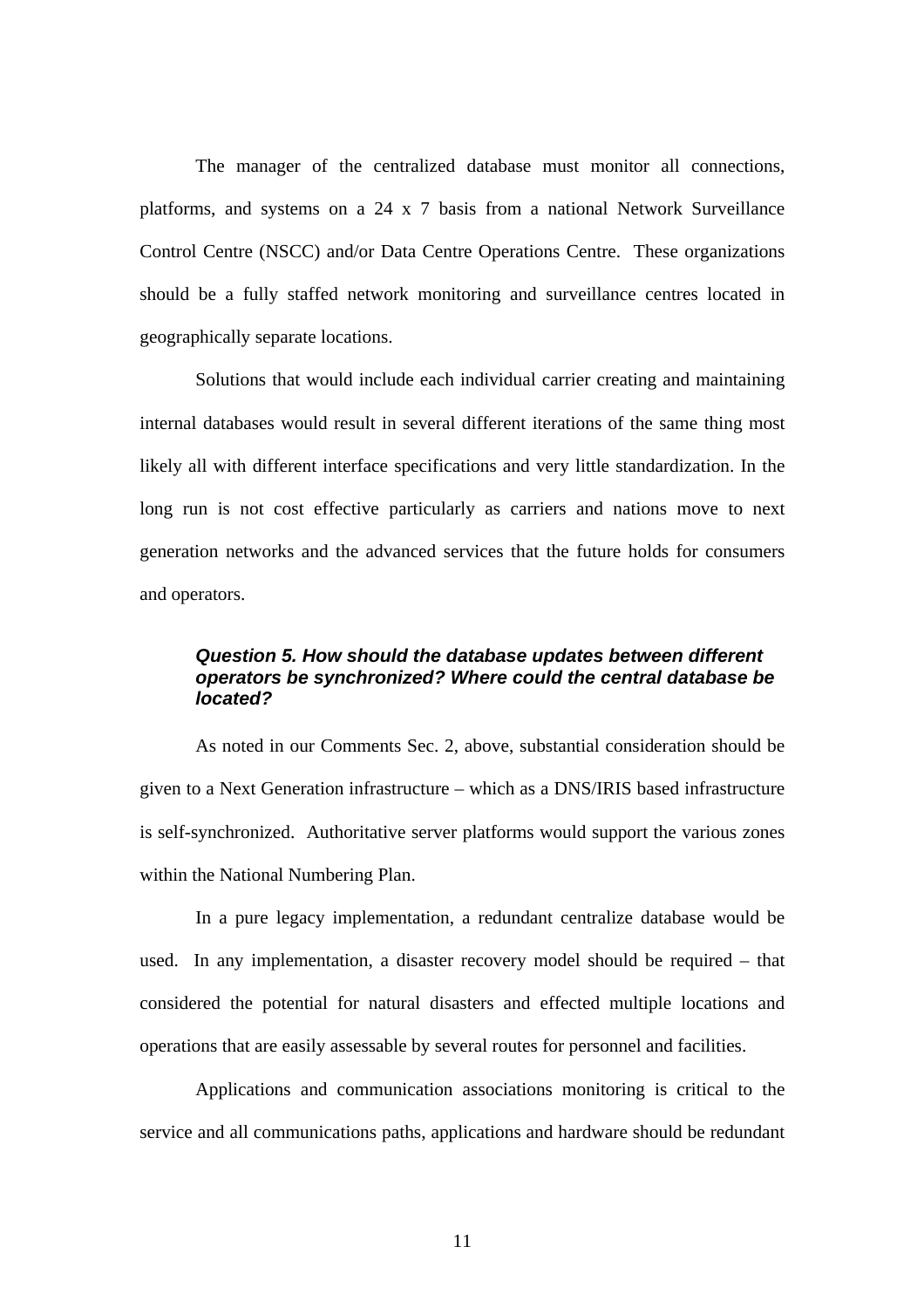or duplicated in such a way as to alleviate to the highest degree acceptable any single point of failure.

#### *Question 6. What should be the level of centralization (metro, circle, national) for a centralized database? Should this be a permanent arrangement, or be subject to later revision?*

Here also, the choices are substantially affected by the pursuit of Next Generation or legacy infrastructures. In a Next Generation infrastructure, the authoritative server platforms automatically follow the national numbering plan, and any number of secondary servers can be established. The degree of physical centralization or distribution is national policy or operational choice dependent on cost, operators, complexity, and redundancy.

In a pure legacy infrastructure, the choices are much more difficult, although a centralized national database seems the most desirable option.

# *Question 7. How should NLDOs and ILDOs handle the routing of calls to support number portability?*

In either Next Generation or legacy infrastructures, both national and international operators would query the number portability database as part of the call setup and completion process. In an IP-Enabled Next Generation infrastructure, portability is intrinsically a part of the number resolution and operational directory processes to discover the application server and termination points.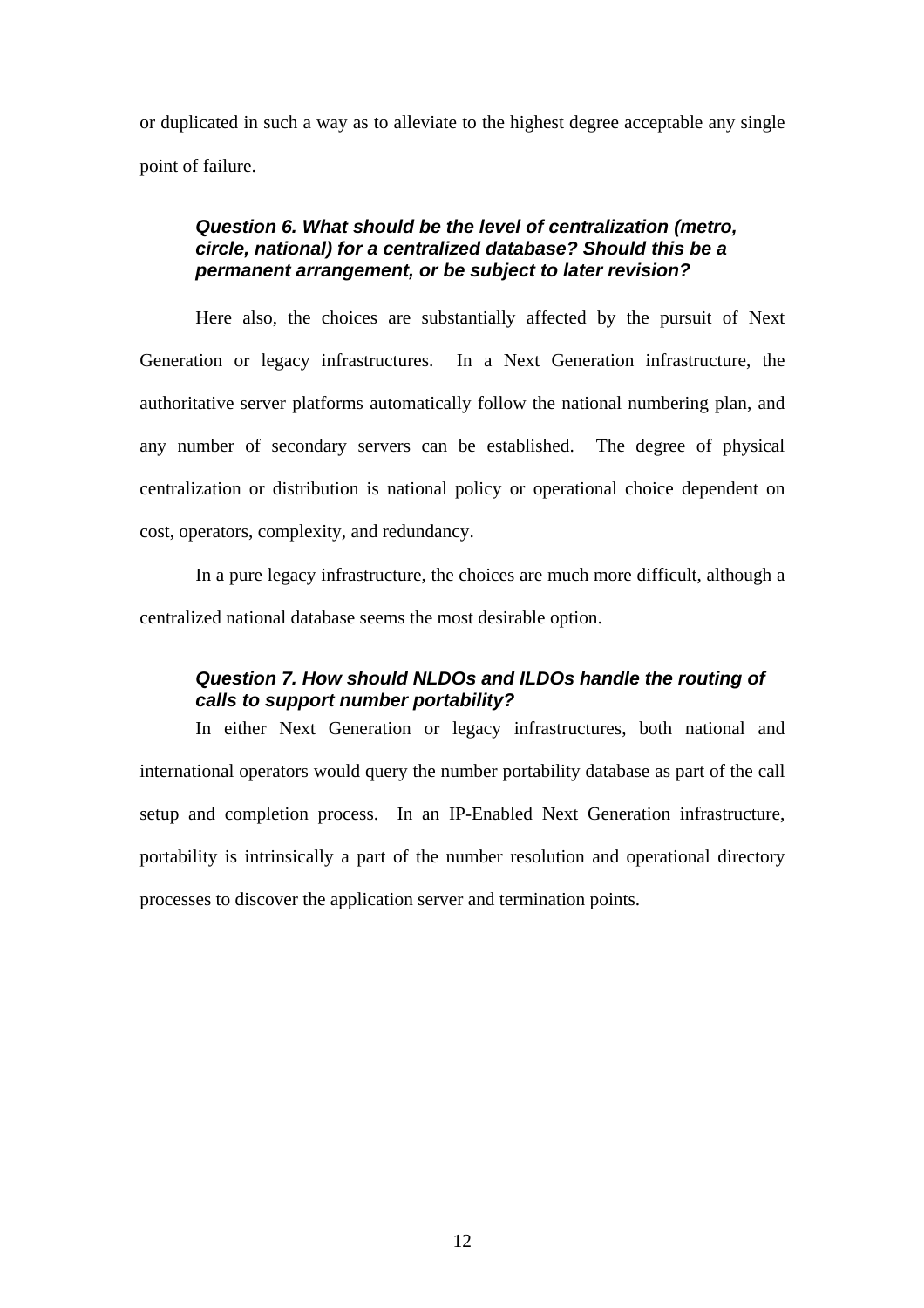### *Question 8. Are the existing interconnection arrangements (such as signaling) between mobile-to-mobile, mobile-to-fixed networks sufficient to achieve number portability, or are any changes required?*

Signalling interconnection agreements in general, and for number portability in particular, should ideally be set forth in a national regulatory framework. Such a framework was pioneered in the mid-80 by the Federal Communications Commission in the USA with the adoption of its *Computer III* policies.<sup>5</sup> Several core framework capability requirements were specified to maximize competition while protecting national security: open standardized interfaces, unbundled signalling service elements, and secure database reciprocity. These requirements seem even more important in a Next Generation environment.

In today's NGN environment, a number of other public policy considerations are also applicable to number portability infrastructures that include matters such as assistance to law enforcement to meet forensic investigatory requirements, critical infrastructure protection, and the like. These considerations are further discussed in contemporary ITU-T activity.<sup>6</sup>

# *Question 9. Are there any technical issues in the portability of services such as SMS, data, voicemail, or fax?*

Ideally, all communication services should be supported by number portability features. Next Generation Number Portability infrastructures inherently transparently support all Next Generation services and applications. Applying these features to

 $\overline{a}$ 5 *See Report and Order in the Matter of Amendment of Sections 64.702 of the Commission's Rules and Regulations (Third Computer Inquiry); and Policy and Rules Concerning Rates for Competitive Common Carrier Services and Facilities Authorizations Thereof; Communications Protocols under Section 64.702 of the Commission's Rules and Regulations*, in CC Docket No. 85- 229, 16 June 1986.

<sup>6</sup> *See, e.g., Interworking Framework Among NGN Directories – Operational Requirements*, ITU-T Doc. COM 2 – D 12 (Feb 2005); *An NGN Directory Framework Overview - Supporting Critical Operational and Security Requirements*, ITU-T Doc. COM 13 – D 133 (May 2005); ETSI TC LI, *The E.FIND Framework and LI*, Doc. TC LI (2005) 08litd017 (Feb 2005); ETSI TC LI, *NGN Identifier Information Discovery for Lawful Access*, Doc. TC LI (2005) 09litd026 (Jun 2005).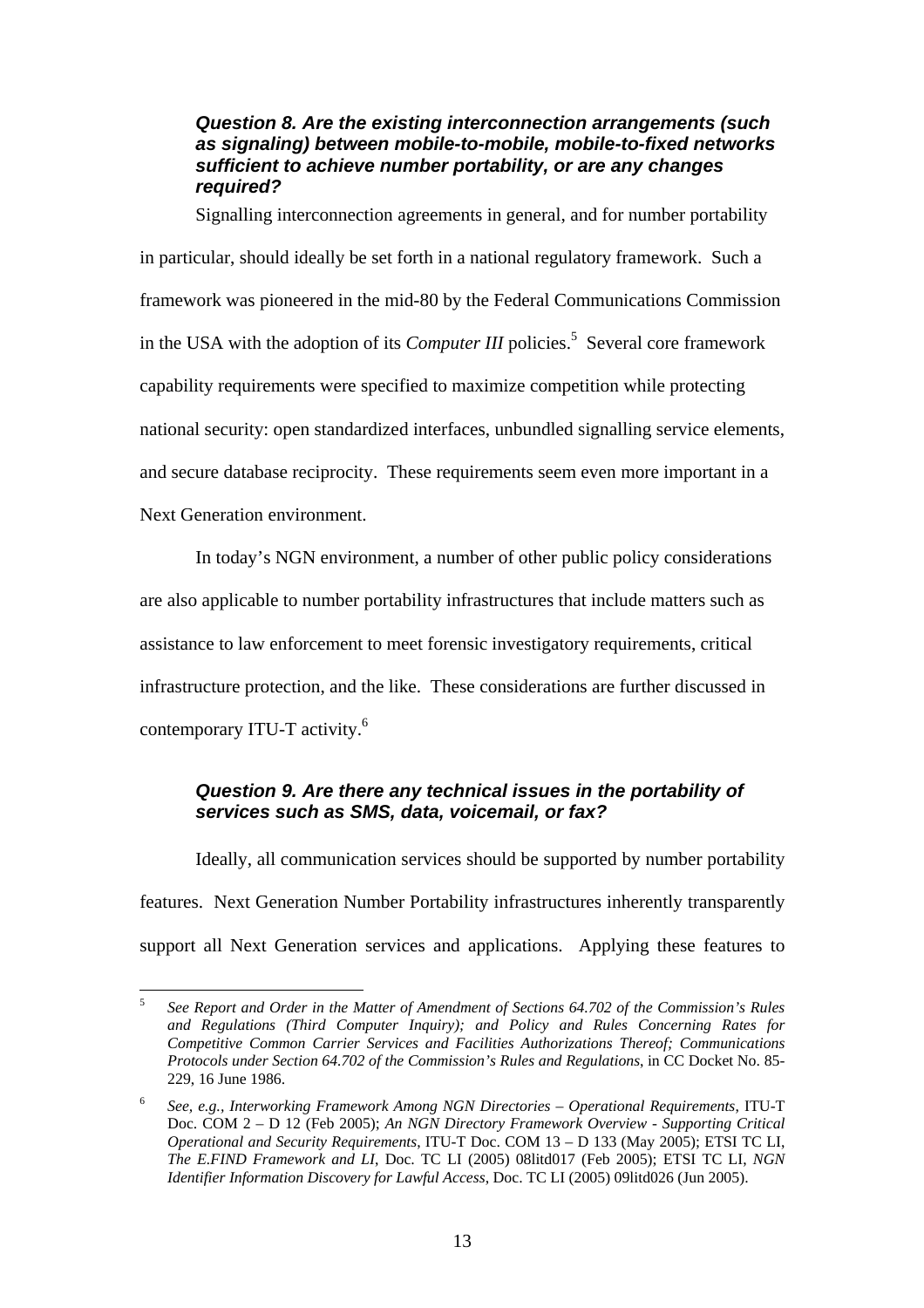legacy services would require necessary gateways; or with a legacy number portability implementation, independent number portability implementations.

Worldwide, two-way messaging traffic is growing at 47 percent annually, representing upwards of 10 percent of annual revenues for wireless carriers. Interoperability between carriers and devices, across disparate networks and technologies, is vital to realizing the vast revenue potential of mobile-to-mobile text messaging. Wireless carriers in the Americas are providing innovative messaging services with cutting-edge marketing programs, but they still face the challenge of interoperability between networks. This means their wireless subscribers can only exchange messages with subscribers within their own network, significantly limiting the potential number of messaging participants and ultimately, carriers' revenues.

Subscribers should be easily able to send and receive messages from friends, family, and colleagues outside of their network and regardless of operator network technology and with portability corrected data. Subscribers simply address these messages to the mobile number of the recipient—no complicated email addresses are necessary.

A system capable of handling the routing, messaging protocol conversions, and reformatting as well as performing a portability look-up necessary to complete the delivery between incompatible networks and provides billing information, reporting statistics, and other services to the participating carriers. In addition, there are several ancillary service capabilities of substantial interest to customers, operators and national authorities that include:

- o Line Information Database Service (LIDB)
- o Calling NAME Service (CNAM)
- o Directory services
- o Operator Services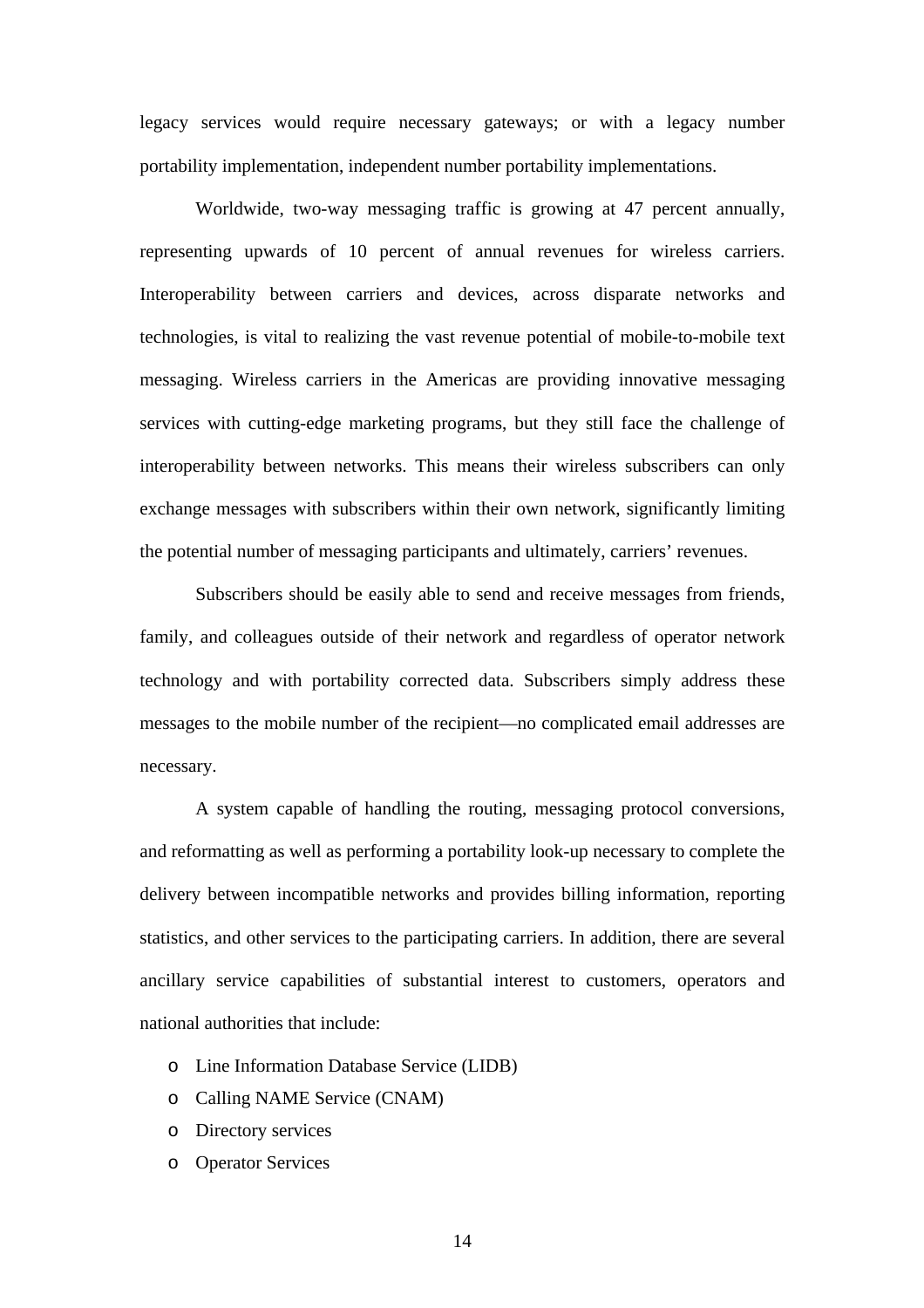- o Caller ID
- o Prepaid Services
- o Roaming and Fraud Services
- o Voice Mail Services
- o Mobile Directory and Mobile Identification Number separation for CDMA and TDMA networks
- o HLR/VLR upgrades to support portability as well as MDN/MIN separation
- o Update of Message Processing Systems and Billing Exchange Roamer records

In a legacy Number Portability infrastructure, inclusion of these capabilities may be costly and difficult to implement. In Next Generation infrastructures, the implementations are significantly less costly and facilitated by common protocols.

# *Question 10. What problems do you foresee with the current National Numbering Plan in implementing number portability that may necessitate the modification of the existing National Numbering Plan?*

As noted in other questions, above, a Next Generation Number Portability infrastructure simply mirrors the National Numbering Plan and evolves along with it. It is not apparent that any changes would be necessary to the Numbering Plan. A legacy Number Portability implementation would probably introduce complexities that may dictate changes to the Plan.

### *Question 11. Should number portability related charges be regulated? If not, then what measures will ensure that the portability charges are not set such as to discourage portability?*

Because number portability is a national mandated capability with no effective marketplace mechanisms, the related charges should be subject to regulation.

One determining factor for the cost model for consideration is to first distinguish between the industry-wide set up costs and the operator specific costs and customer costs and which if any of these can be shared amongst providers in an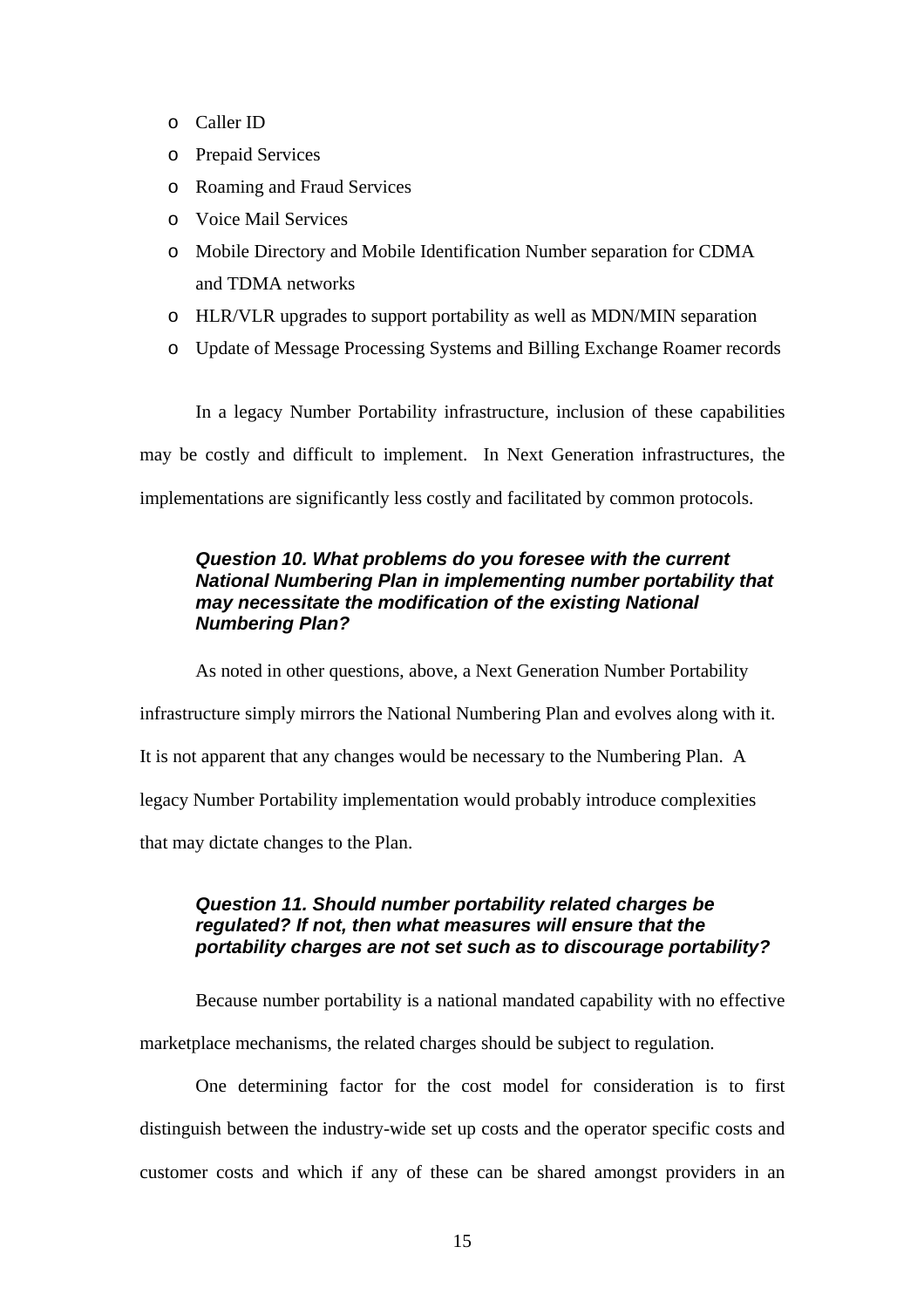equitable manner, those borne by the subscriber or by each operator with some cost recovery mechanism to assist them in transitioning their networks to support number portability.

One possible model would include operators contributing funds or paying a share based on current subscriber lines each operator supports. An alternative may be to evaluate some type of investment sharing amongst operator. For instance if a centralized database of routing information is available all operators contribute to the upkeep and maintenance of that database.

Customers may share in the cost by paying minimal monthly fee and/or a fee to port to the recipient provider which would only apply to those that do in fact port their number to that new provider. An evaluation of what charges the customer is willing to bear for the opportunity to change providers may be required. The charge for a customer to port his number may be well below the cost of switching providers and adopting a new number when a comparison is done in terms of new stationary, business cards, lost calls. These issues are particularly troublesome to the Sales industry but also to all business segments.

However, consideration should be made to the possibility that mobile operators may increase termination charges adversely impacted the fixed line customers. With the introduction of mobile portability consumers cannot distinguish between different networks (typically using the number prefix) when placing a call. As a result if prices differ among networks the originating caller will not be aware of termination charges to mobile networks.

16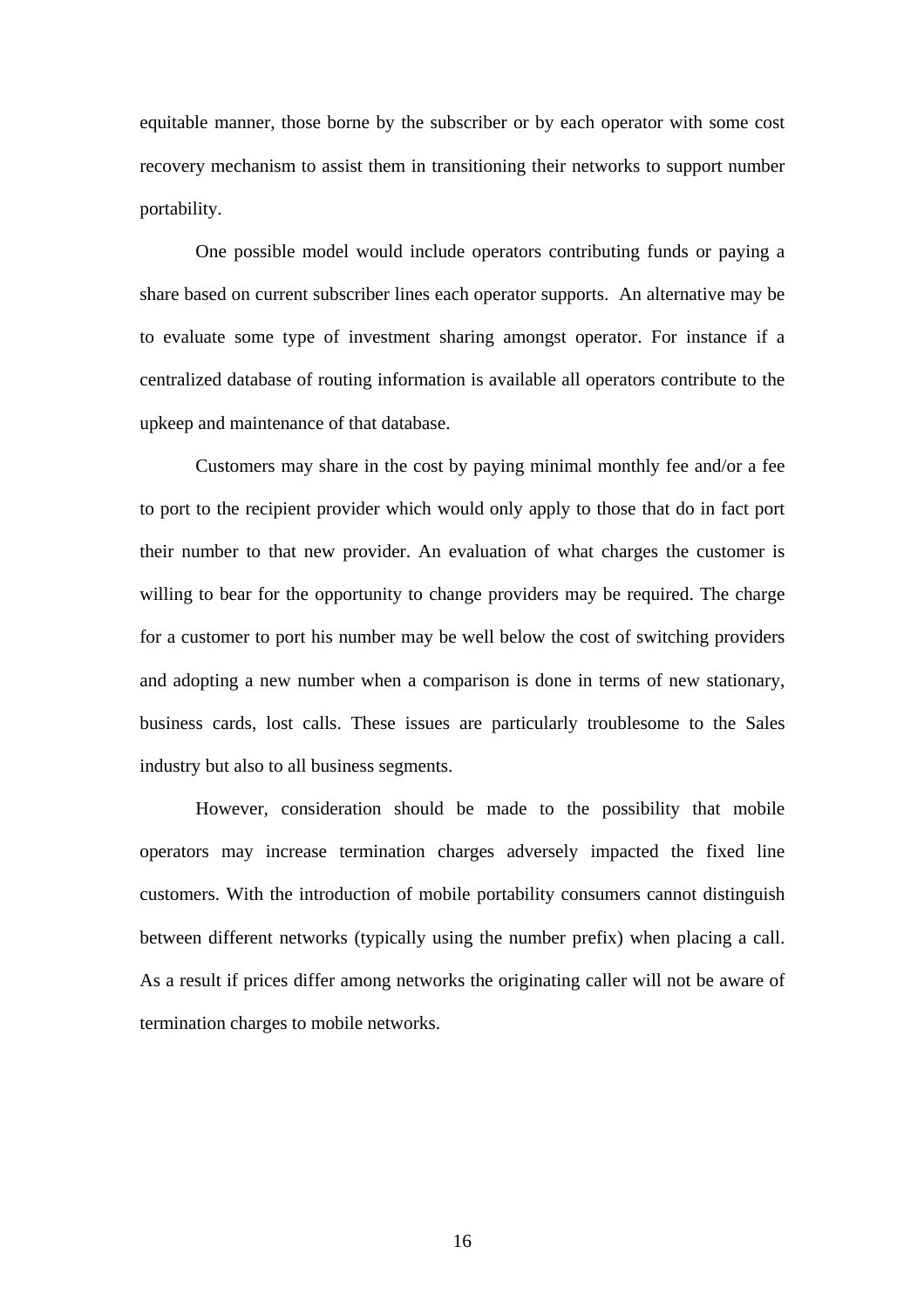#### *Question 12. What measures will ensure tariff transparency?*

Some national Administrations in recent years have instituted "truth in billing"

and "line item billing" requirements.<sup>7</sup> Such measures seem effective in ensuring a significant measure of transparency.

# *Question 13. Considering that the Indian market is a growing market and number portability offers the possibility of attracting customers by an efficient operator, should it be mandated that the cost of the number portability should be absorbed by recipient network?*

Despite the method chosen for implementing number portability, each carrier and the industry will need to make some up-front investments in number portability systems. These investments will be necessary to participate in number portability as the recipient or donor, to maintain a centralized database (if applicable), and to route calls to ported numbers. It is not feasible that all of these costs would be borne by the recipient network as many of these costs are specific to each carrier or require a significant up-front investment even before the first number is ported in India.

For those costs that are specific to the provisioning of a number portability transaction it is feasible for the recipient network to absorb the cost if so mandated. Any such mandate should be determined by the appropriate regulatory body and/or their designated industry authority.

# *Question 14. Please share any additional information that you might have about number portability implementations in countries and jurisdictions around the world, and what we might learn from these experiences.*

The United States regulatory body, the Federal Communications Commission  $(FCC)$  began in inquiry similar to the instant consultative paper in 1995.<sup>8</sup> Shortly

<sup>-&</sup>lt;br>7 *See, e.g.,* USA, Federal Communications Commission, Dockets 96-146 and 98-170. *See esp., Memorandum Opinion and Order in the Matter of Telephone Number Portability*, CC Docket No. 95-116, Document No. FCC 03-237, 7 Oct 2003.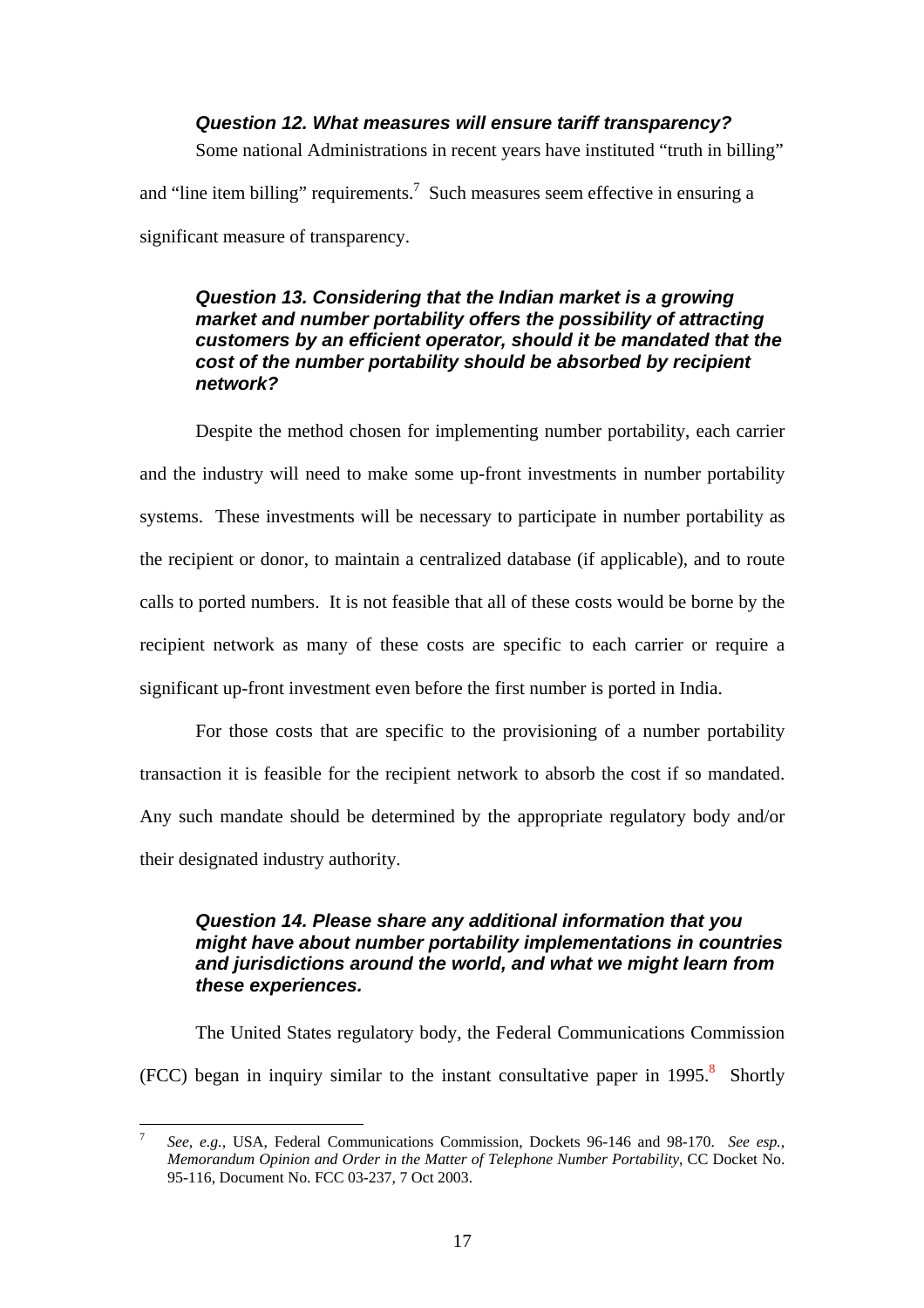afterwards, the USA Congress enacted the Communications Act of 1996 –mandating certain number portability requirements in statutory law.<sup>9</sup>

The FCC promulgated rules implementing the congressional directive. It initially declined to choose a particular technology for providing number portability, and established instead certain performance criteria that must be met.<sup>10</sup> Implementing the capabilities, however, proved very difficult and consumed many years of public rulemaking and advisory body activities. <sup>11</sup> Many aspects still remain problematic and unsatisfactory – particularly with respect to Next Generation infrastructure.

Some lessons learned during the USA implementation include:

- o Definitive, well-considered regulatory decisions by the national regulatory authority that evolve with the technology
- o A comprehensive test plan should be developed cooperatively to ensure that roll-out goes smoothly and with little or no technical impediments hinder the customer experience or cause any type of communication outages.
- o All carriers should be required to perform some mandatory testing.
- o Communications between all participants (vendors, service bureaus, providers, clearinghouses) is critical. A comprehensive contact list, updated regularly and posted nationally, will make this much easier.
- o Training employees on all aspects of number portability prior to implementation will offset customer dissatisfaction and ensure quality service.

#### *Question 15. Give your comments, with reasons, as to when number portability should be introduced in India?*

There are many reasons why Number Portability should be introduced in India

- most of which will likely be refuted by operators opposed to the burden of changing

 <sup>8</sup> *See Notice of Proposed Rulemaking in the Matter of Telephone Number Portability*, CC Docket No. 95-116, 10 FCC Rcd 12350 (13 July 1995)

<sup>9</sup> *See Telecommunications Act of 1996*, Pub. L. No. 104-104, 110 Stat. 56 (1996) (1996 Act).

<sup>&</sup>lt;sup>10</sup> *See First Report and Order and Further Notice of Proposed Rulemaking, CC Docket No. 95-116,* FCC 96-116 (2 Jul 1996).

<sup>&</sup>lt;sup>11</sup> *See*, USA, Federal Communications Commission, Dockets 95-116.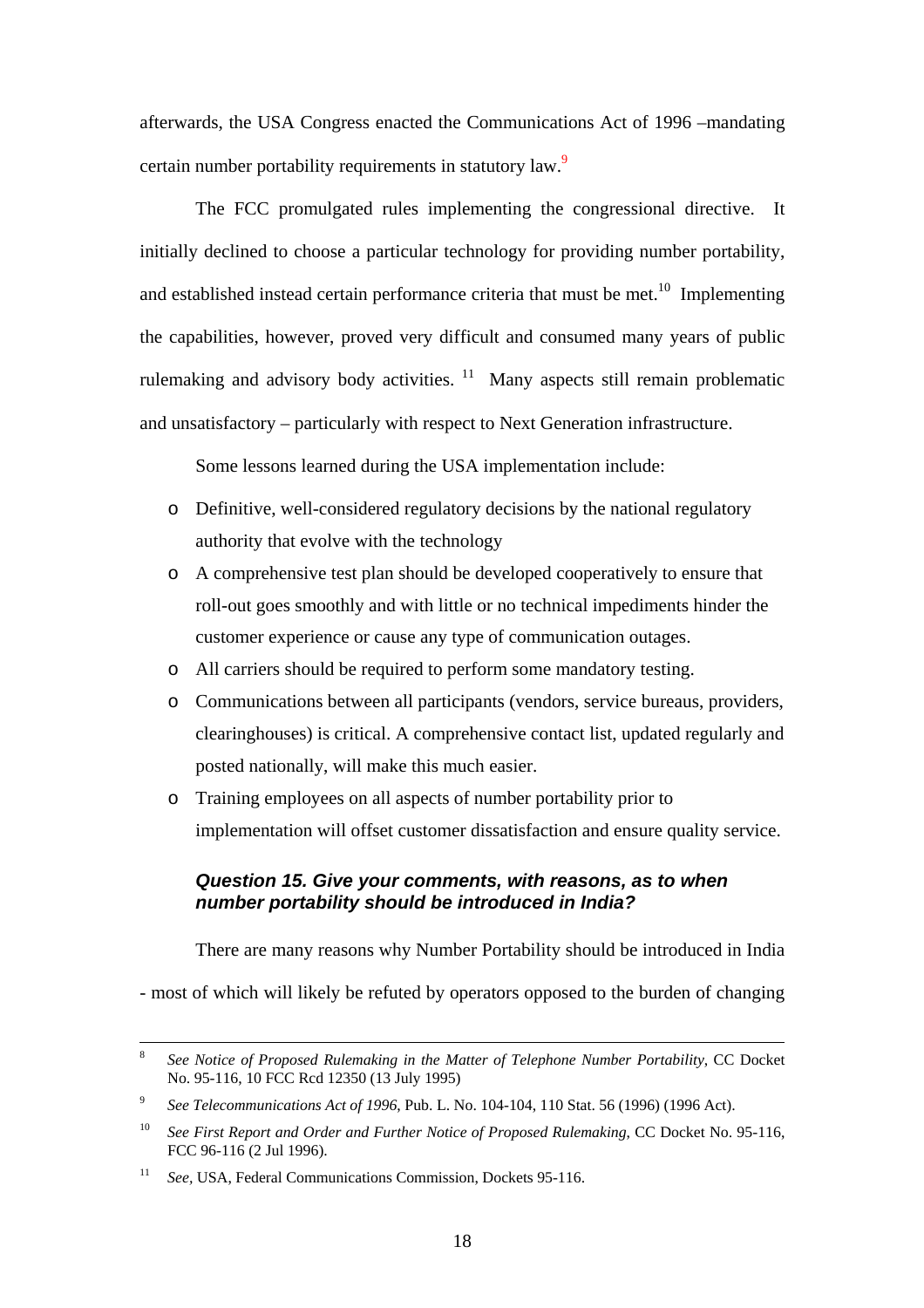systems and networks to accommodate porting and potentially losing customers. Reasons to mandate include benefits to consumers, markets and regulatory.

Consumers benefit from the additional options for service as well as the improvement of services, addition of new services and the like that comes from competition. Operators are clearly driven to develop new loyalty strategies to obtain new and retain the current customer base. Competitors improve, update, change business models to gain additional market share through by improving business and becoming more customer focused. A need to differentiate service brings about improved network coverage area, revamped and expanded calling plans and advanced customer service.

In the regulatory arena, portability could provide National Numbering Plan administrators added flexibility in the assignment of numbers creating a more efficient plan. While churn amongst operators may not materialize initially, portability may improve number optimization, and allow for easier operator technology changes and facilitate network expansion.

#### *Question 16. Should MNP be implemented progressively by service area or directly across the nation at one time?*

The implementation alternatives depend on how portability is implemented and how networks are currently set-up and the technologies used. The choices are significantly different depending on whether Next Generation or Legacy number portability solutions are pursued.

In the North American market, wireless operators use CDMA, TDMA, IDEN and GSM technologies. Due to some MDN/MIN separation issues for CDMA and TDMA it was important that a ubiquitous deployment be initiated to ensure that loss of service, particularly emergency services, was not impacted. This was not the case